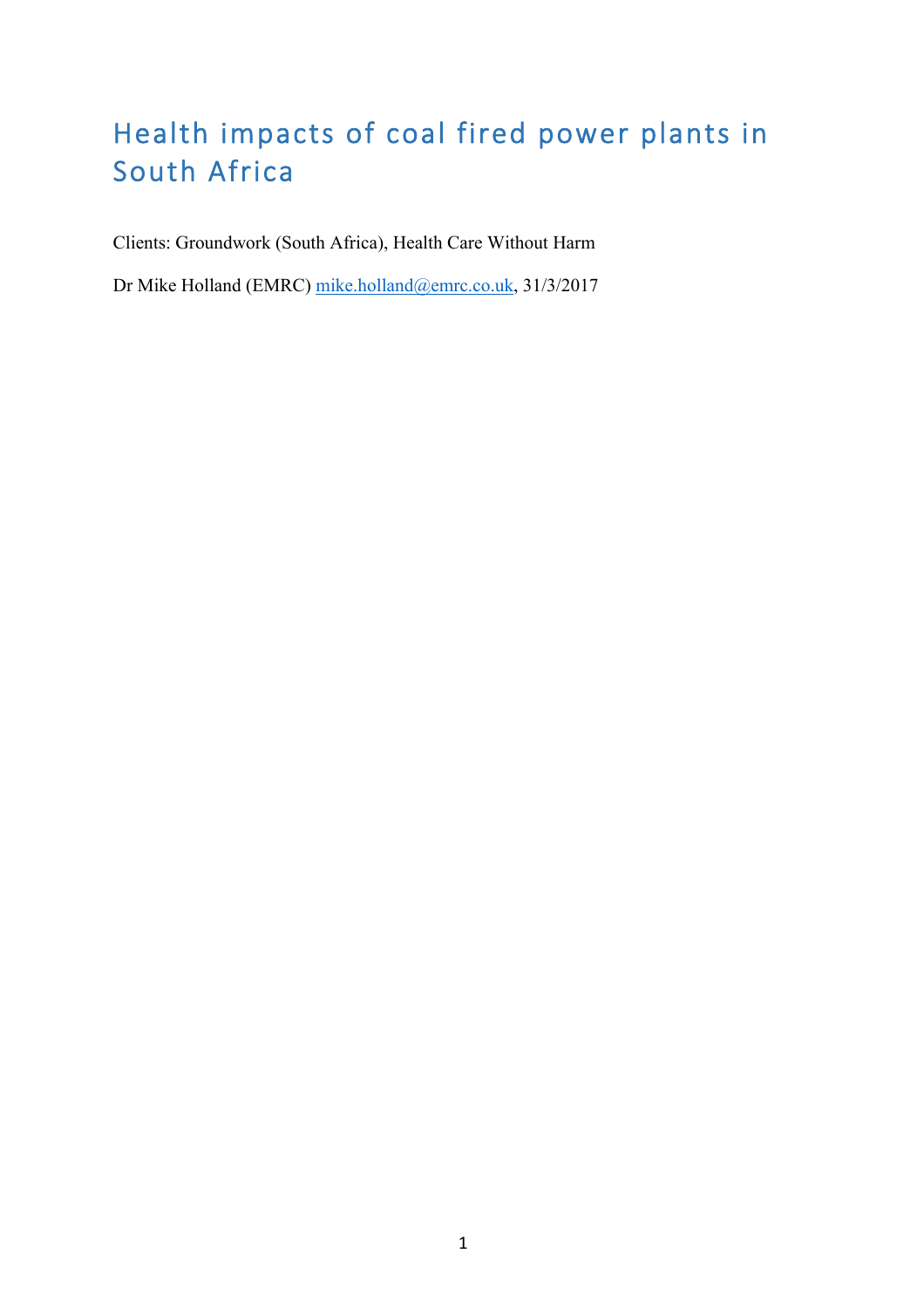# Summary

This report provides estimates of the health impacts and associated economic costs of current emissions of air pollutants from coal fired power stations in South Africa. Results are provided both as a total for all power plants, and disaggregated to individual power stations.

The analysis is based on earlier work for Greenpeace International by Lauri Myllyvirta, and work by the present author for OECD under the CIRCLE (Costs of Inaction and Resource Scarcity) Study. Myllyvirta's analysis was adopted following review of available materials, as it was found to have undertaken a robust implementation of the impact pathway approach, representing the state of the art in this field of work. The work for OECD was adopted as it is also based on full impact pathway analysis, albeit at a coarse scale) and provides results that account for conditions specific in some important respects to South Africa. The OECD work has also been widely reviewed internationally.

Results demonstrate that air pollution has a broad spectrum of effects on health, including mortality and cardiovascular and respiratory illness. The total quantified impact from the coal fired power plants considered in this analysis is valued at \$int2.4 billion annually, 20% of the total \$int12 billion/year national damage quantified in the OECD CIRCLE study. These costs accumulate year on year, which is clearly of great concern for plant that have lifetimes in the region of several decades.

These results do not provide a full account of the effects of coal and other fossil-derived pollutants on health for two reasons. Firstly, they omit a range of impacts that have been reported in the academic literature, but for which response-functions are yet to be widely accepted, including sub-lethal effects of stroke, treatment costs and morbidity linked to lung cancer, and effects linked to low birth weight and impaired cognitive development in children. Secondly, they are focused only on coal fired power generation, and hence do not include other industrial and non-industrial sources of pollution.

Outputs of this analysis are intended to inform the current debate on energy policy in South Africa by providing a means of accounting for the external costs of power generation from coal.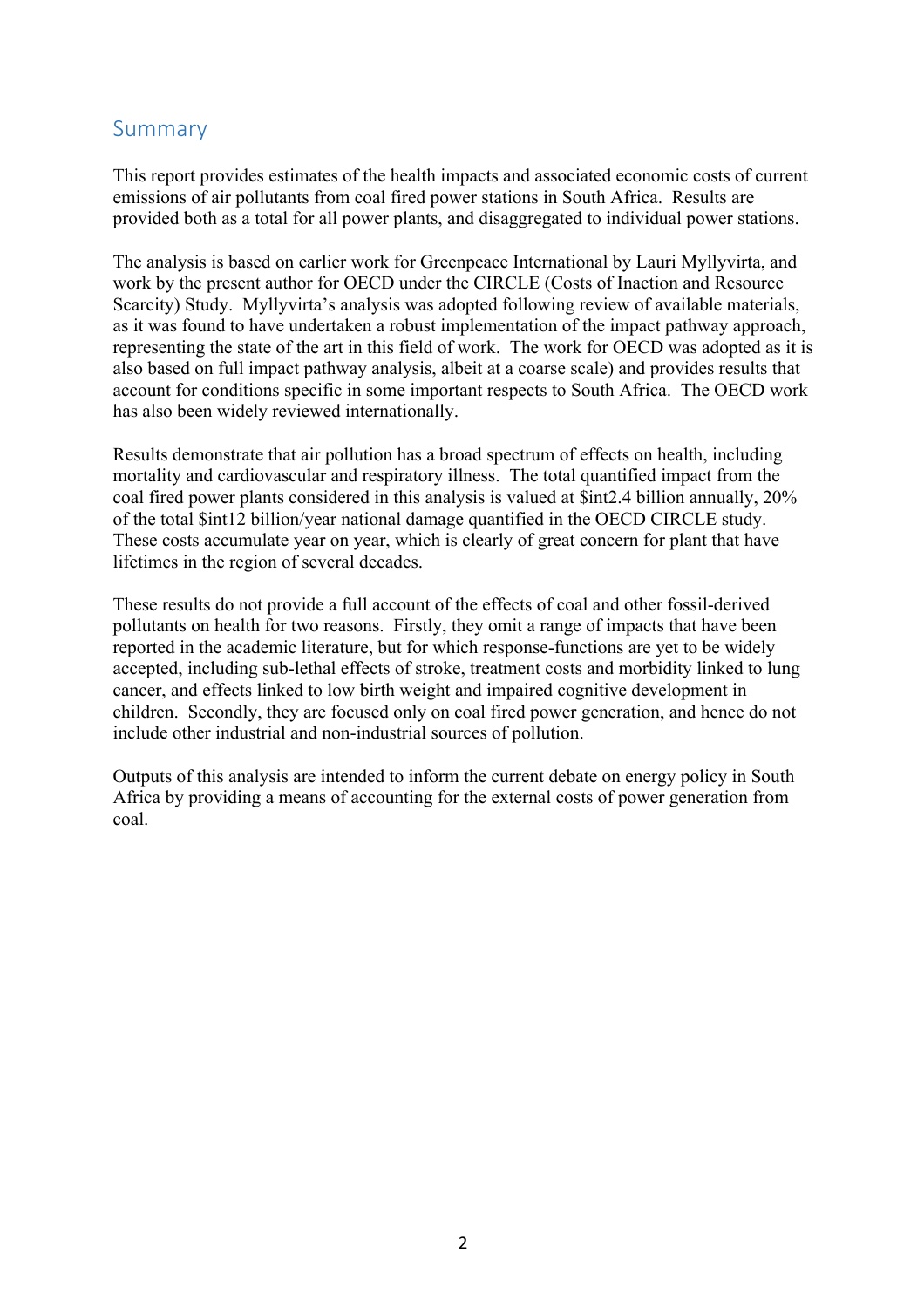# **Contents**

| $\mathbf{1}$   | <b>INTRODUCTION</b>                                                                                                            | $\overline{4}$                                 |
|----------------|--------------------------------------------------------------------------------------------------------------------------------|------------------------------------------------|
| 1.1            | <b>Objectives</b>                                                                                                              | 4                                              |
| 1.2            | The pollutants of interest and their health impacts                                                                            | 4                                              |
| $\overline{2}$ | <b>METHODS</b>                                                                                                                 | 6                                              |
| 2.1            | <b>Overview of methods</b>                                                                                                     | 6                                              |
| 2.2            | Previous analysis in South Africa<br><b>Vivid Economics</b><br>2.2.1<br>2.2.2<br>Lauri Myllyvirta for Greenpeace International | $\overline{\mathbf{z}}$<br>$\overline{7}$<br>8 |
| 2.3            | Approach adopted here                                                                                                          | 8                                              |
| 3              | <b>RESULTS</b>                                                                                                                 | 14                                             |
| 3.1            | <b>Emissions</b>                                                                                                               | 14                                             |
| 3.2            | Estimated total impact of coal fired generation in South Africa                                                                | 15                                             |
| 3.3            | Allocation of impacts to individual plant                                                                                      | 15                                             |
| 4              | <b>DISCUSSION</b>                                                                                                              | 17                                             |
| 4.1            | Air pollution and health                                                                                                       | 17                                             |
| 4.2            | Sensitivity of the population                                                                                                  | 17                                             |
| 4.3            | The impact of coal on health elsewhere                                                                                         | 18                                             |
| 4.4            | <b>Final remarks</b>                                                                                                           | 19                                             |

# About the Author

Dr Michael Holland has been involved in the quantification of the impacts of air pollution from power systems since 1990, when he worked at the heart of the influential EC-US Fuel Cycles Study funded by the European Commission, EU Member States and the US Department of Energy. Following completion of the initial study in 1995 this work continued in Europe as the ExternE Study until 2005. Since 1996 Mike has provided cost-benefit analysis of air quality and industrial policies for a variety of organisations including not only the European Commission, but governments in the UK, France, Sweden, China and a number of other countries. He has also provided analysis for international organisations including the Organisation for Economic Cooperation and Development (OECD) and the World Bank.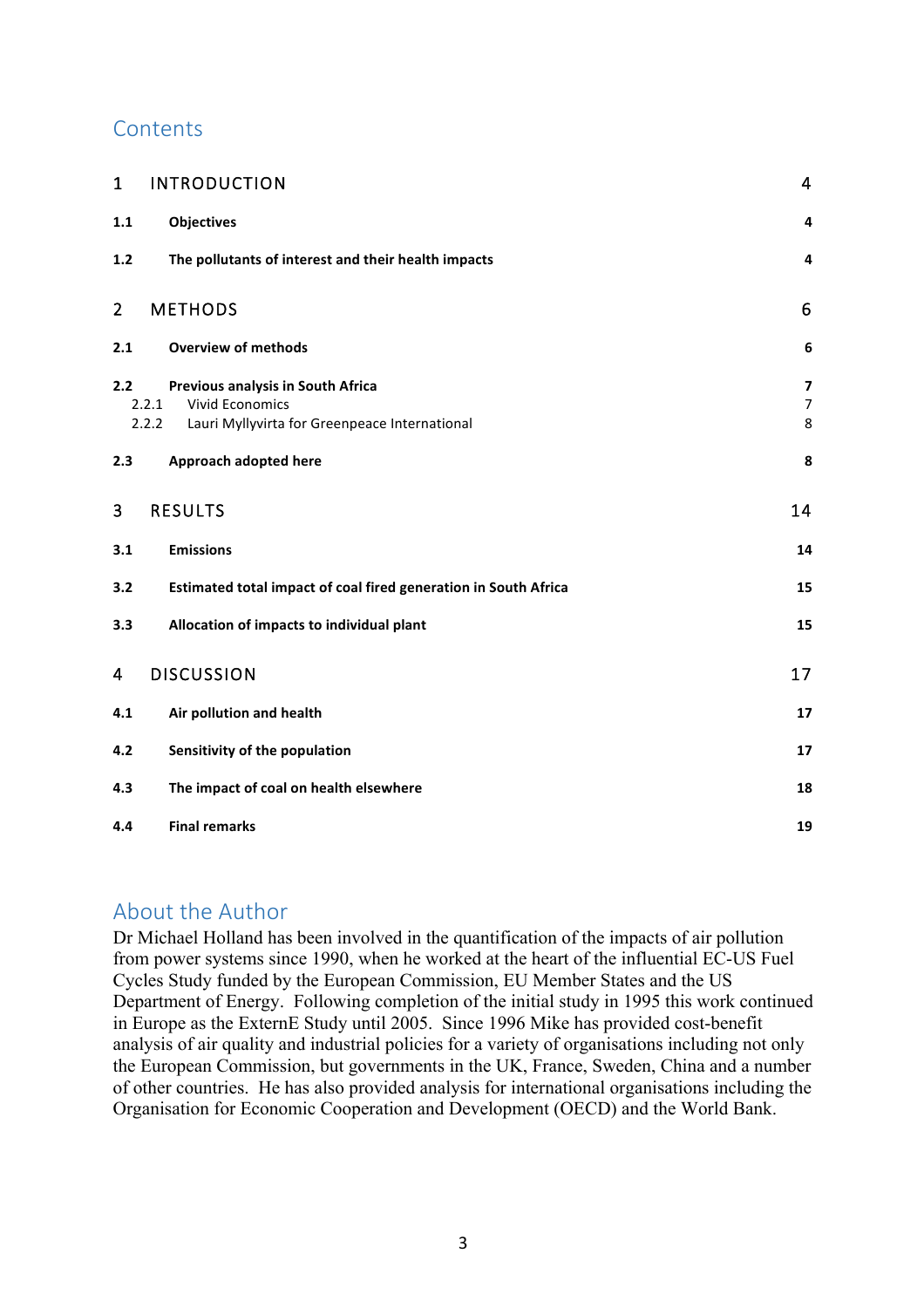# 1 Introduction

#### 1.1 Objectives

The objective of this paper is to provide a first estimate of the health impacts and related social costs of emissions of air pollutants from existing coal fired power stations in South Africa.

This information needs to be considered by energy planners in South Africa. Without assessment of the 'external costs' of energy technologies, planning decisions can be biased towards technologies that are not optimal for society, through the burdens placed on for example health, agriculture, water supplies and so on. These decisions are critical to future development, as they will affect the country for 40 or more years into the future. In other parts of the world, for example Europe, North America and increasingly in developing countries such as China, quantification of the health impacts of air pollution linked to energy use is commonplace in the planning process.

#### 1.2 The pollutants of interest and their health impacts

The evidence that air pollution at levels found in South Africa has a serious adverse impact on health is substantial, with the epidemiological literature on the subject running to many thousands of papers. Attention has focused especially on the role of fine particles (commonly abbreviated to PM<sub>2.5</sub>, 'particulate matter with an aerodynamic diameter of less than 2.5 micrometres').

Analysis<sup>1</sup> has considered the impacts of particles emitted directly into the atmosphere (primary particles) and 'secondary' particles formed in the atmosphere following release of other pollutants, particularly sulphur dioxide  $(SO_2)$  and oxides of nitrogen  $(NOx)$ . Experience in Europe, North America and various other places around the world demonstrates that the health impacts of these pollutants per unit emission are substantial, with the total burden on society being equal to many thousands of deaths and billions of \$.

The World Health Organization (WHO) publishes air quality guidance including suggested legislative limit values to assist countries in defining their own air quality policies<sup>2</sup>. Over time, the guidelines have tightened, reflecting increased awareness about the severity of air pollution effects. Key conclusions from the WHO's work on air pollution are as follows:

- Air pollution is a major environmental risk to health. By reducing air pollution levels, countries can reduce the burden of disease from stroke, heart disease, lung cancer, and both chronic and acute respiratory diseases, including asthma.
- The lower the levels of air pollution, the better the cardiovascular and respiratory health of the population will be, both long- and short-term.

 $1$  Cost benefit analysis of EU air quality policies (Cost-benefit Analysis of Final Policy Scenarios for the EU Clean Air Package) is available at: http://ec.europa.eu/environment/air/pdf/TSAP%20CBA.pdf. Similar analysis for the US Environmental Protection Agency (USEPA) is available at: https://www.epa.gov/clean-air-actoverview/benefits-and-costs-clean-air-act.<br> $\frac{1}{2}$  WHO guidelines: Ambient (outdoor) air quality and health:

http://www.who.int/mediacentre/factsheets/fs313/en/.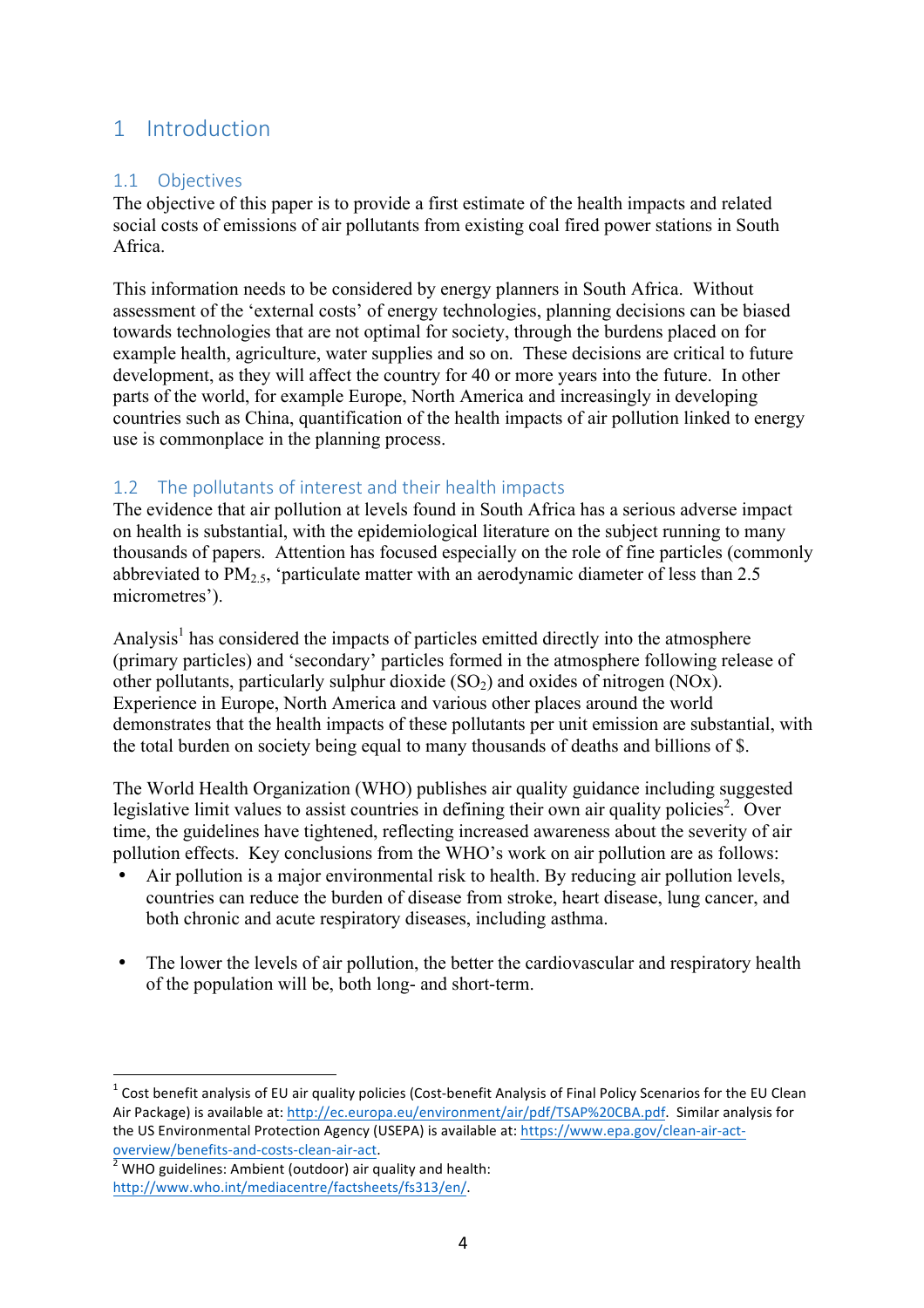- The "WHO Air quality guidelines" provide an assessment of health effects of air pollution and thresholds for health-harmful pollution levels.
- In 2014, 92% of the world population was living in places where the WHO air quality guidelines levels were not met.
- Ambient (outdoor air pollution) in both cities and rural areas was estimated to cause 3 million premature deaths worldwide in 2012.
- Some 88% of those premature deaths occurred in low- and middle-income countries, and the greatest number in the WHO Western Pacific and South-East Asia regions.
- Policies and investments supporting cleaner transport, energy-efficient housing, power generation, industry and better municipal waste management would reduce key sources of urban outdoor air pollution.
- Reducing outdoor emissions from household coal and biomass energy systems, agricultural waste incineration, forest fires and certain agro-forestry activities (e.g. charcoal production) would reduce key rural and peri-urban air pollution sources in developing regions.
- Reducing outdoor air pollution also reduces emissions of  $CO<sub>2</sub>$  and short-lived climate pollutants such as black carbon particles and methane, thus contributing to the near- and long-term mitigation of climate change.
- In addition to outdoor air pollution, indoor smoke is a serious health risk for some 3 billion people who cook and heat their homes with biomass fuels and coal.

A good review demonstrating the breadth of impacts, and how they affect health throughout the life course was provided last year by the Royal College of Physicians<sup>3</sup> in the UK.

Epidemiological studies have not identified thresholds to air pollution. A notable study by Crouse et al, published in 2012, found no evidence for thresholds even in remote areas of Canada, where concentrations of  $PM_{2.5}$  are of the order of just a few ug/m<sup>3</sup>.

Although this paper is focused on impacts linked to primary and secondary  $PM_{2.5}$  exposure, the use of coal leads to the release of other pollutants into the atmosphere, with toxic metals such as lead and mercury being of special note. Emissions of mercury and lead are established as having impacts on neurodevelopment, leading to reduced IQ in the population that persists from youth to old age. Linked to this effect is a reduction in the productivity of the labour force. These effects are not considered further in this report.

 $3$  Every breath we take: the lifelong impact of air pollution. The Royal Colleges of Physicians and of Paediatrics and Child Health (2016) https://www.rcplondon.ac.uk/projects/outputs/every-breath-we-take-lifelong-impact- $\frac{\text{air-polution}}{4}$  Crouse DL, Peters PA, van Donkelaar A, Goldberg MS, Villeneuve PJ, Brion O, et al. 2012. Risk of nonaccidental

and cardiovascular mortality in relation to long-term exposure to low concentrations of fine particulate matter: a Canadian national-level cohort study. Environ Health Perspect 120:708-714; doi: 10.1289/ehp.1104049.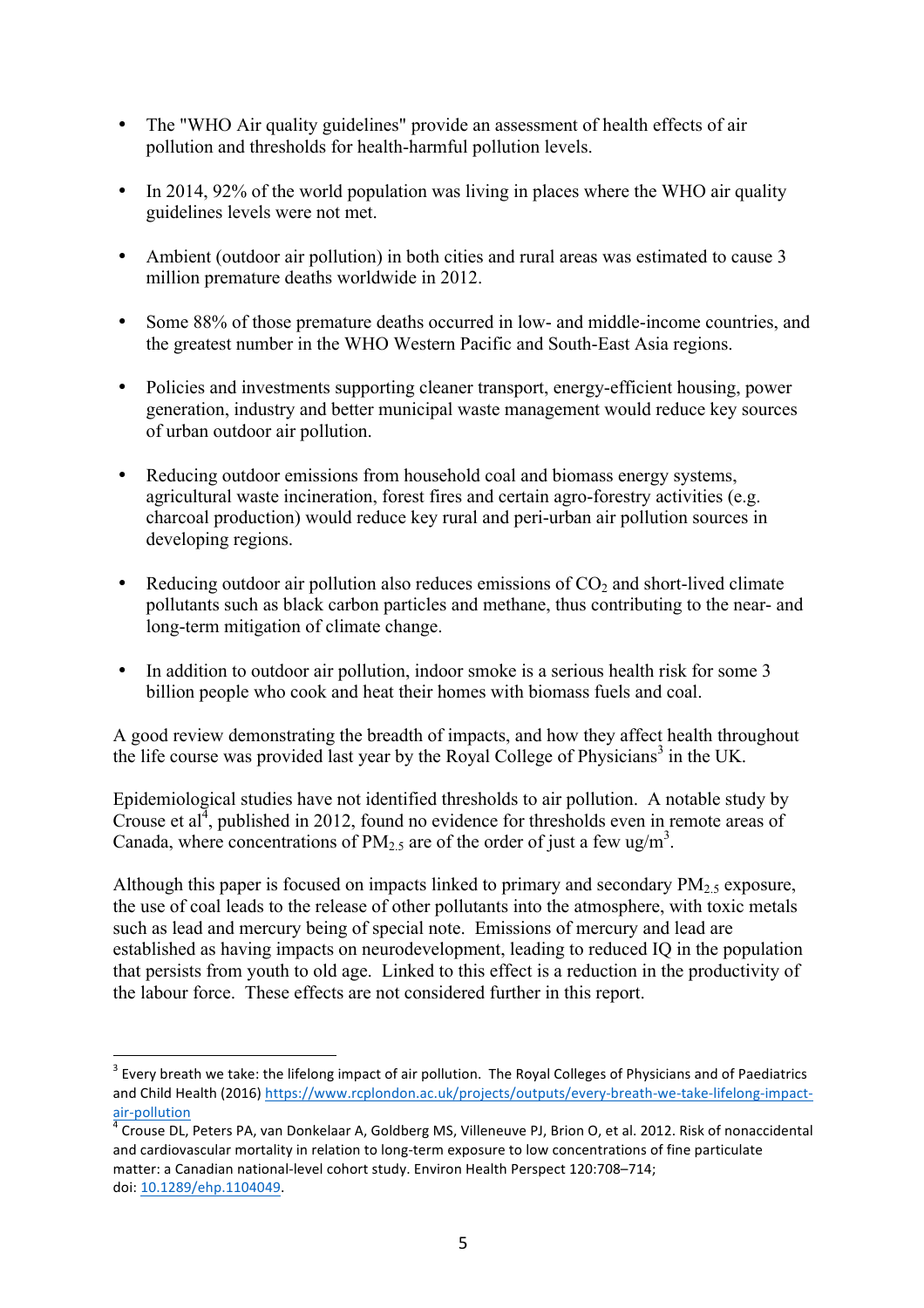# 2 Methods

## 2.1 Overview of methods

The impacts of air pollution are modelled using the 'impact pathway approach' (IPA) of the EC-US Fuel Cycles and ExternE Studies<sup>5</sup>. The IPA simply describes a logical path from activity (such as demand for transport or energy), through the quantification of impacts (mortality, hospital admissions, etc.) to a monetised estimate of pollutant damage for each health endpoint-pollutant combination, as illustrated in Figure 2-1.



#### **Figure 2-1. Representation of the impact pathway for hospital admissions associated with exposure to fine particles arising from emissions of coal related air pollutants.**

The quantification at stages 5 and 6 in the figure takes the following (simplified) form:  $I = C_i \times P_a \times P_r \times R \times CRF$  *Equation 1* 

Where

- $\bullet$   $\uparrow$  = Impact (e.g. number of cases, days of ill health, etc.)
- $\cdot$   $C_i$  = Pollutant concentration for pollutant *i*
- $P_a$  = Fraction of the population within the age group considered relevant for a specific impact (e.g. hospital admissions amongst those aged over 65 years)
- $P_r$  = Fraction of the population at risk within this age group (e.g. asthmatics)
- $R =$  Incidence rate (e.g. cases per 1000 population at risk)
- CRF = Concentration response function (change in incidence per unit concentration for those at risk)

Monetisation may address a number of elements, including the medical costs incurred through ill health, loss of productivity amongst workers and aversion to premature death and being ill (pain, suffering, inconvenience, etc.). Earlier studies focused only on effects on the

<sup>&</sup>lt;sup>5</sup> The publications of the ExternE study are available at: http://www.externe.info/externe\_d7/?q=node/4.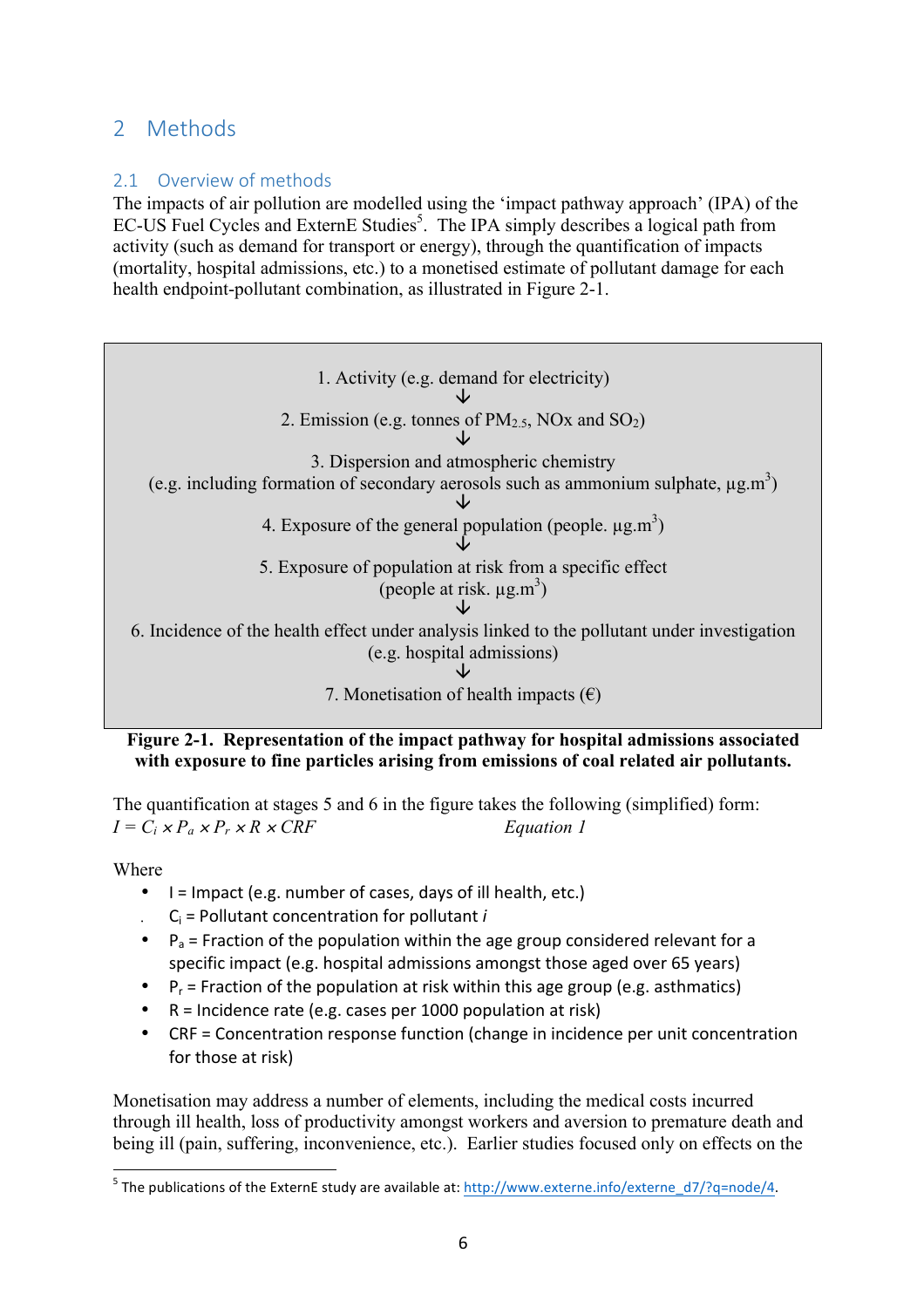'productive economy', but this is generally regarded now as being inadequate on the grounds that it implies that there is no other value in good health.

In recent years the Global Burden of Disease (GBD) initiative of WHO and the UK Institute for Health Metrics (IHMe) has provided some insight on the magnitude of impacts of air pollution in all countries of the world <sup>6</sup>. This work has importantly investigated the question of how the response functions used in the more industrialised countries of Europe and North America can be applied elsewhere, for example in locations where pollution levels may be significantly higher (e.g. China and India) or the underlying health of the population may be different, for example through reduced access to health care or through differences in the spectrum of disease prevalence. The GBD work provided the basis for analysis by OECD under the CIRCLE (Costs of Inaction and Resource Scarcity) Project<sup>7</sup>.

### 2.2 Previous analysis in South Africa

### 2.2.1 Vivid Economics<sup>8</sup>

The Vivid Economics study of South African energy system externalities adopts external cost estimates generated in the UK by Defra (the government Department for Environment, Food and Rural Affairs), with values converted to the South African economic situation using methods recommended by OECD<sup>9</sup>. The Defra data have the appearance of being particularly detailed for PM emissions, as they are broken down by source type. However, the limitations of the Defra data are not immediately apparent:

- 1. They consider impacts over only a limited range (within the UK, ignoring impacts in neighbouring countries). This is important here given that South Africa is four times larger than the UK, and that the burden of emissions from the UK on neighbouring countries is significant.
- 2. The range of impacts considered by Defra is very restrictive, being limited to mortality and hospital admissions. The number of hospital admissions concerned is insufficient to describe the level of illness in the population likely to be sufficient to generate the mortality burden. WHO has recommended a much more extensive analysis of effects on morbidity (illness).
- 3. The valuation of mortality impacts is very conservative compared to the OECD recommendations (here taken as the best estimate for mortality).

All three factors would bias towards underestimation of damage costs. With respect to [1], however, this would be countered by the reduced population density of South Africa relative to western Europe.

The underlying health state of the South African population is different to that of the regions for which the Defra-selected response functions were developed, which are based on exposures of people in North America and (mostly western) Europe. Given the high incidence of HIV/AIDS in sub-Saharan Africa relative to the countries where the

 $6$  IHMe's work is described at http://www.healthdata.org/gbd. WHO's activities are described at

http://www.who.int/topics/global\_burden\_of\_disease/en/.<br>  $\frac{1}{7}$  The economic consequences of outdoor air pollution. http<br>  $\frac{\text{outlooks/circle.htm}}{8}$ The economic consequences of outdoor air pollution. http://www.oecd.org/env/indicators-modelling-

Energy system externalities in South Africa. Vivid Economics.

http://www.vivideconomics.com/publications/energy-system-externalities-south-africa.<br>
<sup>9</sup> Mortality Risk Valuation in Environment, Health and Transport Policies.

http://www.oecd.org/environment/mortalityriskvaluationinenvironmenthealthandtransportpolicies.htm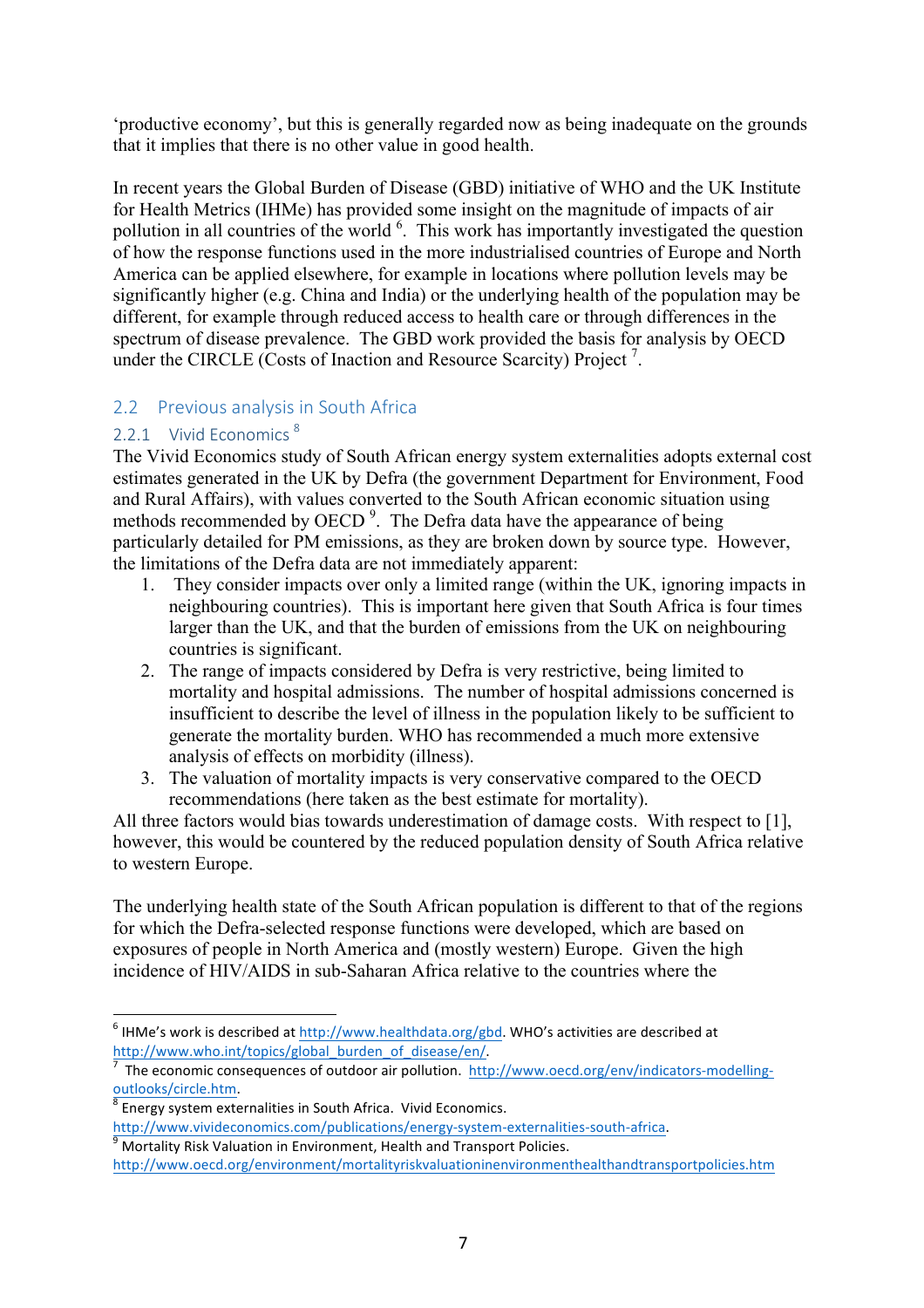epidemiology studies have been performed, the reliability of the Defra functions may not be high.

A further question concerning the Vivid analysis relates to the treatment of PM emissions. The Defra data are specific to emissions of  $PM_{2.5}$  (in some documentation they are described as being for PM, and in some for  $PM_{10}$ , but the underlying calculations are based on response functions calibrated against  $PM<sub>2.5</sub>$ ). Unlike the other factors considered, this potential error in application would lead to overestimation of damage costs if the unit damage costs are applied to TSP or  $PM_{10}$  as  $PM_{2.5}$  makes up (by definition) only a part of TSP and  $PM_{10}$ .

#### 2.2.2 Lauri Myllyvirta for Greenpeace International<sup>10</sup>

The Myllyvirta paper provides estimates of emissions beyond limit values for PM,  $SO_2$ , NOx and mercury, to 2050. Dispersion modelling specific to South Africa takes account of local conditions (e.g. rainfall and ammonia emissions – ammonia plays an important role in the atmospheric chemistry of both  $SO_2$  and  $NOx$  through the conversion of the primary pollutants to ammonium sulphate and ammonium nitrate, the effects of which are considered through response functions for fine particles). Response functions for pollutants other than mercury are based on the Global Burden of Disease study (2010), for which methods are designed specifically to take account of variation in health status in different regions of the world (to the extent that data permit). The application of OECD methods for quantifying the VSL to apply to air pollution related deaths also follows state of the art.

A limitation of the paper arises because of the omission of impacts on morbidity. The availability of functions and incidence data makes this problematic in many assessments. However, the OECD CIRCLE study overcame this difficulty by scaling morbidity impacts against deaths, drawing on results from countries that are, comparatively data rich. At one level this approach may be considered to assume that access to healthcare is uniform across the world, when it clearly is not. However, this limitation is countered from the perspective that health impacts that are untreated are likely to have worse, and possibly substantially worse, outcomes than those that are treated. The assumptions made in the CIRCLE study are therefore considered more likely to underestimate the burden to society than to overestimate it.

#### 2.3 Approach adopted here

The approach adopted here is based around the Myllyvirta study rather than the work of Vivid Economics, as Myllyvirta took more precise account of conditions in South Africa, using original modelling to quantify impacts rather than the extrapolation adopted by Vivid. Review of the methods used by Myllyvirta for this report finds that they are close to state of the art. Use of the GBD analysis, and investigation of pollutant dispersion and chemistry using 2 different models are particularly noteworthy.

For the initial aggregate estimates of impacts for all plant combined, analysis has taken Myllyvirta's mortality estimates and quantified morbidity pro rata with the results for South Africa generated by the OECD CIRCLE Study. An indication of the relative strength of

 $10$  Health impacts and social costs of Eskom's proposed non-compliance with South Africa's air emission standards. 

http://www.greenpeace.org/africa/Global/africa/publications/Health%20impacts%20of%20Eskom%20applicat ions%202014%20\_final.pdf.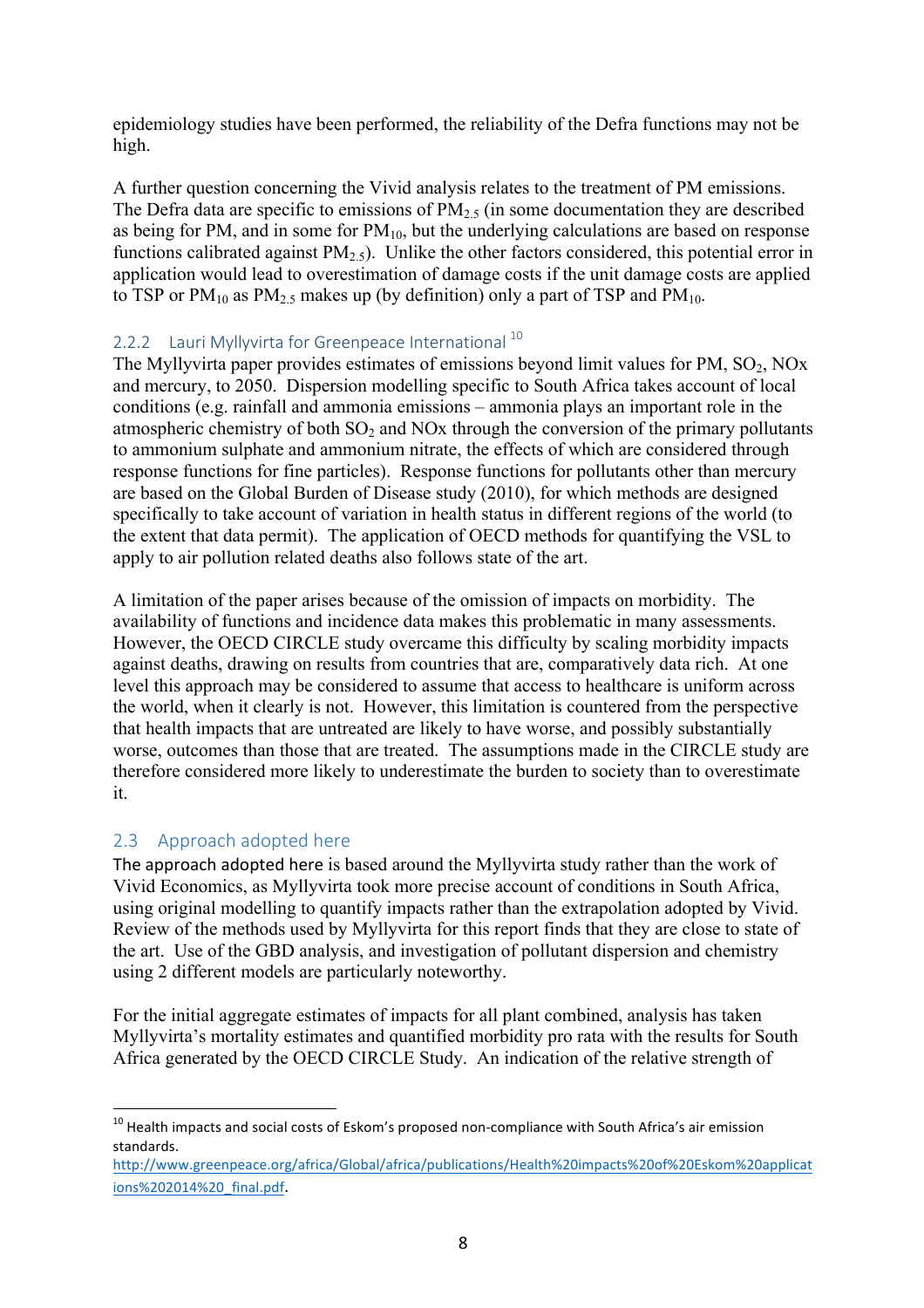different impacts in the analysis is provided in which summarises results for South Africa from one of the scenarios run for the CIRCLE Study, based on 2010 conditions.

|                                     |             | Costs, Sint, millions |                   |              |              |
|-------------------------------------|-------------|-----------------------|-------------------|--------------|--------------|
|                                     | Cases, etc. | Welfare               | <b>Healthcare</b> | Productivity | <b>Total</b> |
| Deaths                              | 11,355      | 10,761                | 0                 | 0            | 10,761       |
| Chronic Bronchitis (adults, cases)  | 14,103      | 274                   | 53                | 0            | 328          |
| Bronchitis in children aged 6 to 12 | 48,347      | 10                    | 0.80              | 0            | 11           |
| Equivalent hospital admissions      | 12,065      | 2.2                   | 12                | 0            | 14           |
| Restricted Activity Days (all ages) | 20,148,510  | 673                   | 0                 | 0            | 673          |
| Asthma symptom days (children 5-    |             |                       |                   |              |              |
| 19yr)                               | 480,169     | 7.3                   | 0                 | 0            |              |
| Lost working days                   | 5,054,383   | $\Omega$              | 0                 | 239          | 239          |
| <b>Totals</b>                       |             | 11,728                | 66                | 239          | 12,033       |

**Table 2-1. Summary of 2010 results from the CIRCLE study for OECD, for South Africa, to demonstrate the relative importance of different impact types.**

The results in the table demonstrate that in economic terms, the analysis will be dominated by mortality. However, to ignore morbidity would be to ignore significant impacts, and costs to the healthcare system and to productivity in the labour force.

An initial decision was taken to consider disaggregation to individual facilities from three factors:

- Differences in the amount of pollution released from each plant (shown in the next section).
- The differential impact of PM,  $SO_2$  and NOx, drawing on European analysis used in a study for the European Environment Agency<sup>11</sup>. SO<sub>2</sub> is found to be 42% as harmful as PM<sub>2.5</sub> and NOx, 16% as harmful, according to the average of results across 38 European countries.
- Differences in the population density around each site (necessarily over extended distances to account for the long range dispersion of pollutants and the time taken for atmospheric chemistry to convert SO2 and NOx to sulphate and nitrate aerosol)

Linear scaling is applied. It is acknowledged that the quality of analysis could be improved by carrying out the assessment from scratch. However, in the interests of providing first estimates to inform the current process, these methods are considered appropriate for the time being.

Review of the impacts of differences in location of the plant around South Africa concludes that this factor is likely to have a very limited effect. The map on the next page  $12$  shows the plant to be concentrated in and around Mpumulanga Province in the North East of the country, corresponding to the country's main coal deposits. This also corresponds to an area

 $\overline{a}$ 

 $11$  Costs of air pollution from European industrial facilities 2008-2012. http://www.eea.europa.eu/publications/costs-of-air-pollution-2008-2012

http://www.eskom.co.za/Whatweredoing/ElectricityGeneration/PowerStations/Documents/EskomGeneration DivMapREV81.pdf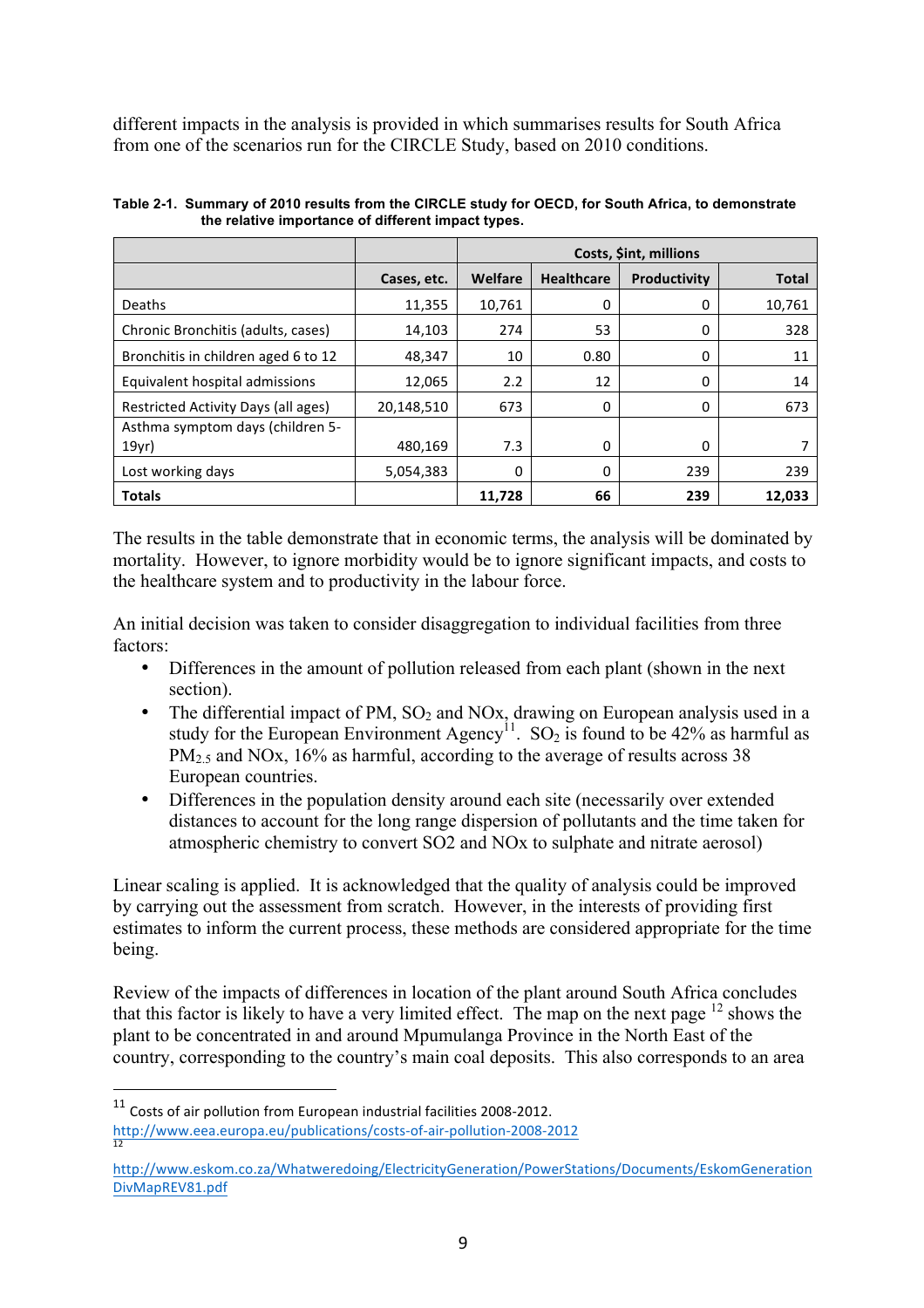of high population density for the country (Figure 2-3 and Table 2-2). The highest concentrations of pollution linked to Eskom's activities are naturally also linked to this area (Figure 2-4 from Myllyvirta's paper). Table 2-2 shows that although population density varies greatly between the provinces (from  $3/\text{km}^2$  to  $726/\text{km}^2$ ), the range becomes much smaller once Provinces that are some way distant from the coal plant are excluded, and once (for obvious reasons) averaging is carried out across neighbouring Provinces to account for long distance transport of pollutants. On this basis, a scaling against Provincial population density is not considered necessary for the purpose of this paper.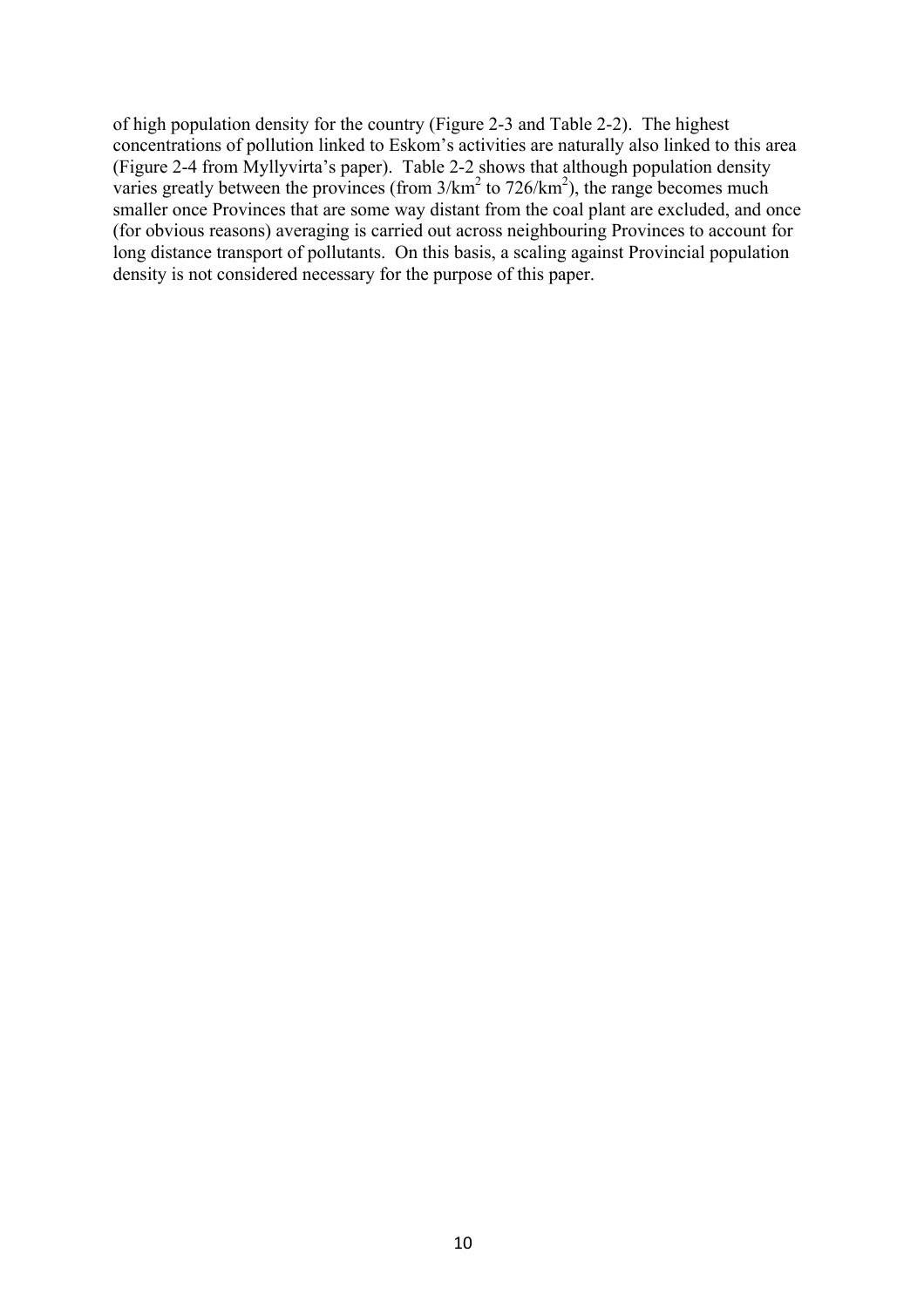

**Figure 2-2. Map of Eskom's power plants. The coal fired power plants of interest here are shown by the green and grey triangles, and are concentrated in and around Mpumalanga Province.**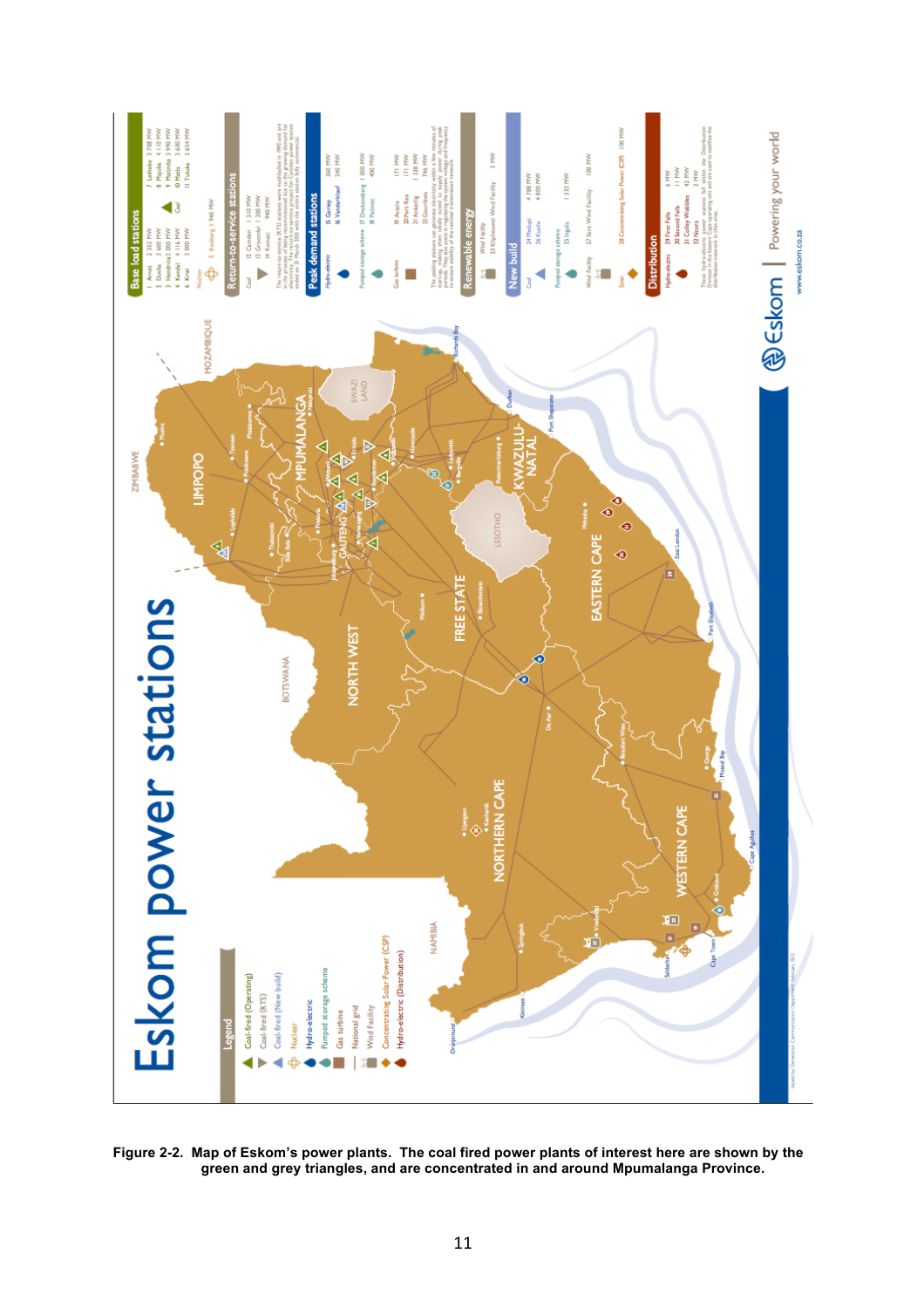

**Figure 2-3. Population counts at 0.1x0.1 degree resolution (GPWv3 projections for 2010) (from Myllyvirta, 2014)**

|                                                                                                        |                      |                   | <b>Population density</b> |
|--------------------------------------------------------------------------------------------------------|----------------------|-------------------|---------------------------|
|                                                                                                        | Area km <sup>2</sup> | <b>Population</b> | people/km <sup>2</sup>    |
| Eastern Cape                                                                                           | 168,966              | 6,916,200         | 41                        |
| <b>Free State</b>                                                                                      | 129,825              | 2,817,900         | 22                        |
| Gauteng                                                                                                | 18,176               | 13,200,300        | 726                       |
| KwaZulu Natal                                                                                          | 94,361               | 10,919,100        | 116                       |
| Limpopo                                                                                                | 125,754              | 5,726,800         | 46                        |
| Mpumalanga                                                                                             | 76,495               | 4,283,900         | 56                        |
| North West                                                                                             | 104,882              | 3,509,953         | 33                        |
| Northern Cape                                                                                          | 372,889              | 1,185,600         | 3                         |
| <b>Western Cape</b>                                                                                    | 129,462              | 5,822,734         | 45                        |
| <b>Neighbouring countries most affected</b>                                                            |                      |                   |                           |
| Lesotho                                                                                                | 30,355               | 2,067,000         | 68                        |
| Swaziland                                                                                              | 17,364               | 1,119,000         | 64                        |
| Population density accounting for neighbouring provinces and countries in Provinces hosting coal plant |                      |                   |                           |
| Free State + neighbours                                                                                | 995,949              | 44,899,953        | 45                        |
| Gauteng + neighbours                                                                                   | 455,132              | 29,538,853        | 65                        |
| Limpopo + neighbours                                                                                   | 325,307              | 26,720,953        | 82                        |
| Mpumalanga + neighbours                                                                                | 461,975              | 38,067,000        | 82                        |

**Table 2-2. Population density in the Provinces of South Africa and of Lesotho and Swaziland**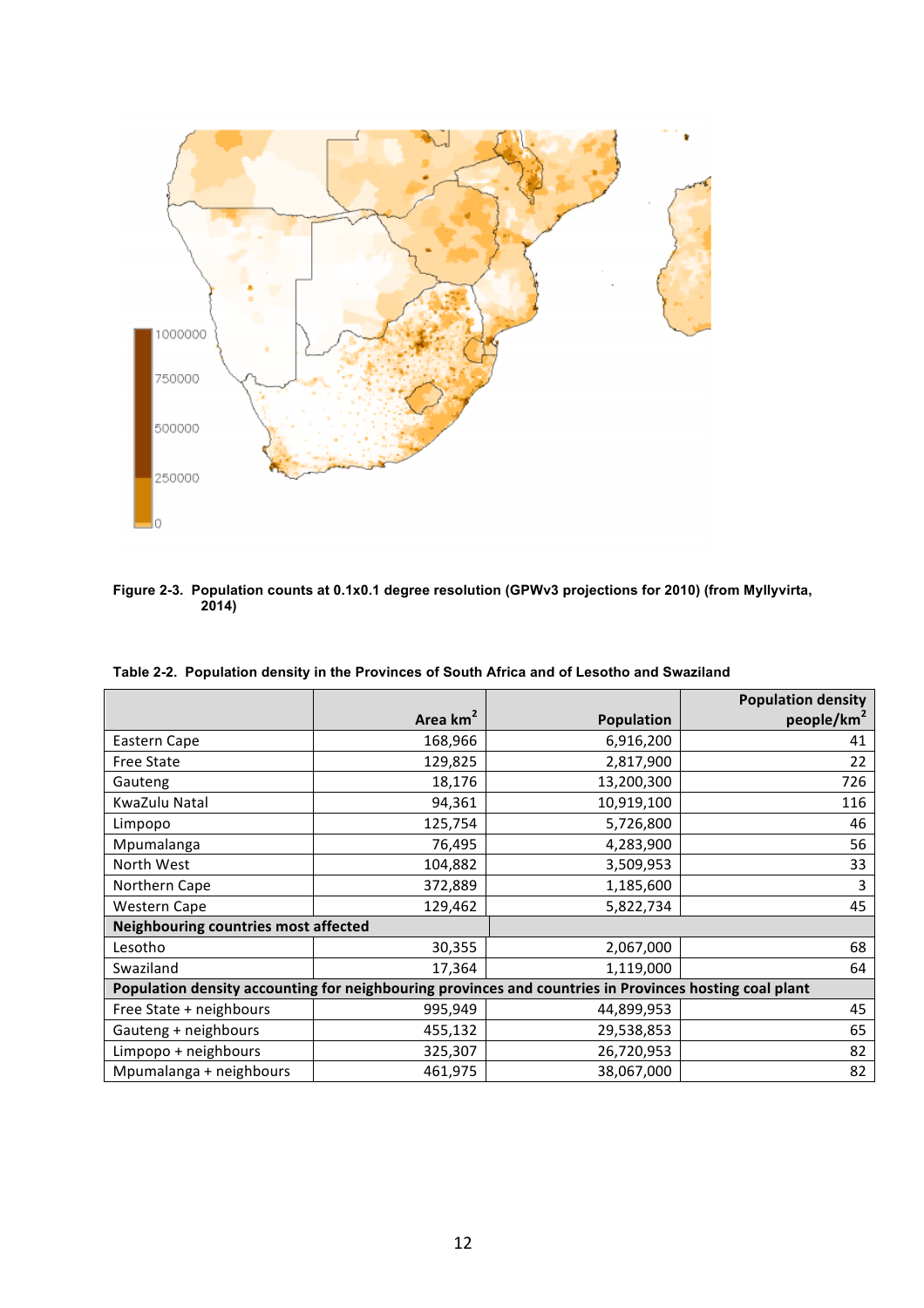

**Figure 2-4. Predicted annual average PM2.5 contributions by plants covered by Eskom's applications for postponement from meeting permitted emission limits (results of Zhou et al model, from Myllyvirta, 2014)**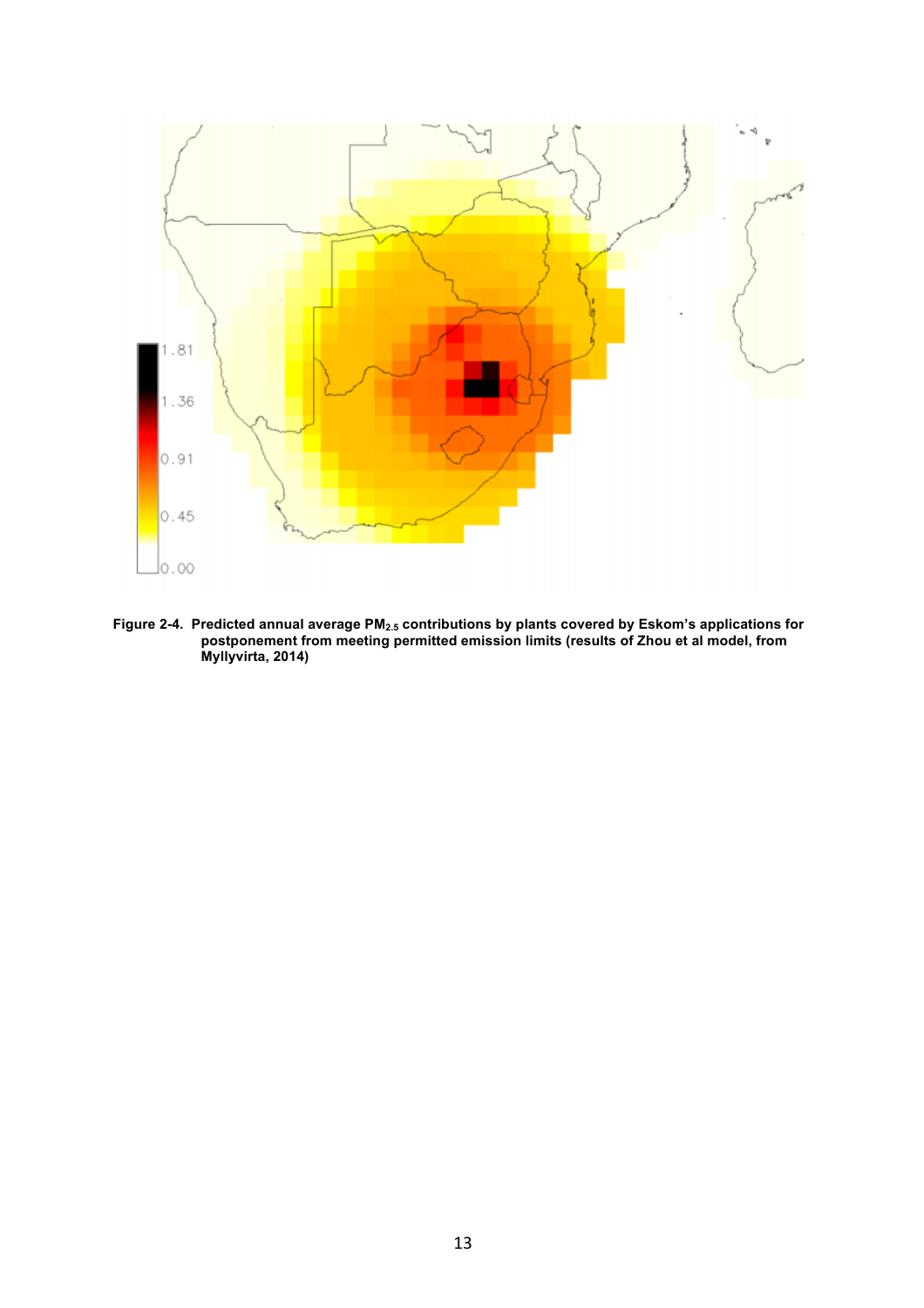# 3 Results

#### 3.1 Emissions

Myllyvirta's analysis took as its baseline the following data on emissions from the current fleet of South African coal fired power plants. The same data are adopted here.

|                      |              | Current emissions, tonnes / year |                 |           |
|----------------------|--------------|----------------------------------|-----------------|-----------|
| <b>Power station</b> | <b>Stack</b> | <b>NOX</b>                       | SO <sub>2</sub> | $PM_{10}$ |
| Arnot                | Stack 1      | 25,692                           | 38,637          | 1,495     |
| Arnot                | Stack 2      | 25,691                           | 38,637          | 1,495     |
| Camden               | Stack 1      | 10,345                           | 21,325          | 1,041     |
| Camden               | Stack 2      | 10,345                           | 21,325          | 1,041     |
| Camden               | Stack 3      | 10,345                           | 21,325          | 1,041     |
| Camden               | Stack 4      | 10,345                           | 21,325          | 1,041     |
| Duvha U1-3           | Stack 1      | 39,638                           | 68,618          | 4,548     |
| Duvha U4-6           | Stack 2      | 39,638                           | 68,618          | 4,548     |
| Grootvlei            | Stack 1      | 12,376                           | 23,929          | 4,084     |
| Grootvlei            | Stack 2      | 12,376                           | 23,929          | 4,084     |
| Hendrina             | Stack 1      | 24,089                           | 56,871          | 1,273     |
| Hendrina             | Stack 2      | 24,089                           | 56,871          | 1,273     |
| Kendal               | Stack 1      | 45,772                           | 109,019         | 5,144     |
| Kendal               | Stack 2      | 45,772                           | 109,019         | 5,144     |
| Kriel                | Stack 1      | 50,272                           | 56,167          | 7,610     |
| Kriel                | Stack 2      | 50,272                           | 56,167          | 7,610     |
| Komati               | Stack 1      | 11,150                           | 11,462          | 1,253     |
| Komati               | Stack 2      | 11,150                           | 11,462          | 1,253     |
| Lethabo              | Stack 1      | 54,026                           | 98,105          | 6,725     |
| Lethabo              | Stack 2      | 54,026                           | 98,105          | 6,725     |
| Majuba               | Stack 1      | 68,904                           | 87,582          | 1,245     |
| Majuba               | Stack 2      | 68,904                           | 87,582          | 1,245     |
| Matimba              | Stack 1      | 33,796                           | 154,631         | 2,452     |
| Matimba              | Stack 2      | 33,796                           | 154,631         | 2,452     |
| Matla                | Stack 1      | 56,520                           | 89,082          | 6,773     |
| Matla                | Stack 2      | 56,520                           | 89,082          | 6,773     |
| Medupi               | Stack 1      | 30,691                           | 224,308         | 2,046     |
| Medupi               | Stack 2      | 30,691                           | 224,308         | 2,046     |
| Tutuka               | Stack 1      | 52,332                           | 89,216          | 7,494     |
| Tutuka               | Stack 2      | 52,332                           | 89,216          | 7,494     |
| <b>Totals</b>        |              | 1,051,895                        | 2,300,554       | 108,448   |

**Table 3-1. Emissions of NOx, SO2 and PM10 from South African coal fired power stations (from Myllyvirta, 2014).**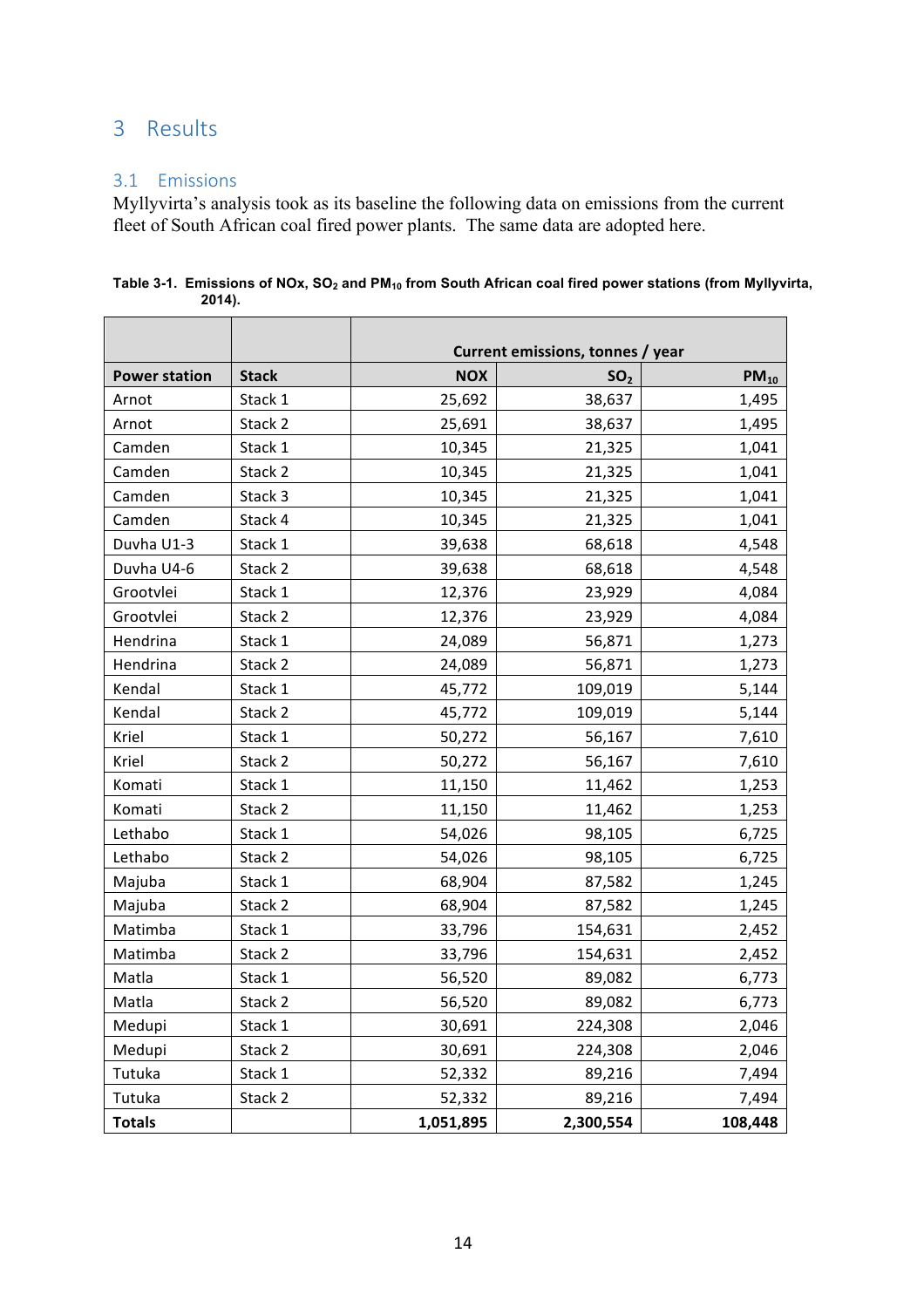### 3.2 Estimated total impact of coal fired generation in South Africa

The estimated total quantifiable impact of coal fired power generation in South Africa on health is shown in Table 3-2. The estimate of deaths is taken from the Myllyvirta paper. Estimated morbidity effects and valuations are extrapolated relative to the number of deaths using results from the OECD CIRCLE study.

|                                       | Cases, etc | Value, \$int, millions |
|---------------------------------------|------------|------------------------|
| Equivalent attributable deaths        |            |                        |
| Lung cancer                           | 157        |                        |
| Ischaemic heart disease               | 1,110      |                        |
| Chronic obstructive pulmonary disease | 73         |                        |
| <b>Stroke</b>                         | 719        |                        |
| Lower respiratory infection           | <i>180</i> |                        |
| Total equivalent attributable deaths  | 2,239      | 2,121.94               |
| Chronic Bronchitis (adults, cases)    | 2,781      | 64.64                  |
| Bronchitis in children aged 6 to 12   | 9,533      | 2.19                   |
| Equivalent hospital admissions        | 2,379      | 2.79                   |
| Restricted Activity Days (all ages)   | 3,972,902  | 132.72                 |
| Asthma symptom days (children 5-19yr) | 94,680     | 1.44                   |
| Lost working days                     | 996,628    | 47.05                  |
| <b>Total costs</b>                    |            | 2,372.78               |

**Table 3-2. Annual health impacts linked to coal fired generation in South Africa.**

#### 3.3 Allocation of impacts to individual plant

Using the methods outlined above, accounting for variation in the emissions of pollutants from each plant, and the variation in the harmfulness for health of emissions of  $PM_{2.5}$ ,  $SO_2$ and NOx respectively, the estimated total health burden described in Table 3-2 has been allocated across the individual power stations.

It should be noted that care has been taken with the wording of impacts, particularly for mortality, where reference is made to 'equivalent attributable deaths' rather than simply 'deaths', following from the discussion provided by the UK's Committee on the Medical Effects of Air Pollutants (COMEAP)<sup> $13$ </sup>. A reference to 'deaths' might imply that a number of specific individuals, and only those individuals are affected, and perhaps even that those individuals would be traceable. The view of COMEAP, supported here, is that air pollution acts alongside a number of other agents to bring forward the time of death. An individual whose cause of death is given as 'cardiovascular disease' would be likely to have developed this disease from exposure to a number of stressors, including air pollution, smoking, diet, lack of proper exercise and so on. COMEAP concluded that the total number of people likely to be affected by air pollution in some way would be larger than the estimated number of deaths, but that the estimate would indicate the 'equivalent' mortality burden of air pollution.

 $13$  COMEAP: mortality effects of long-term exposure to particulate air pollution in the UK. https://www.gov.uk/government/publications/comeap-mortality-effects-of-long-term-exposure-toparticulate-air-pollution-in-the-uk.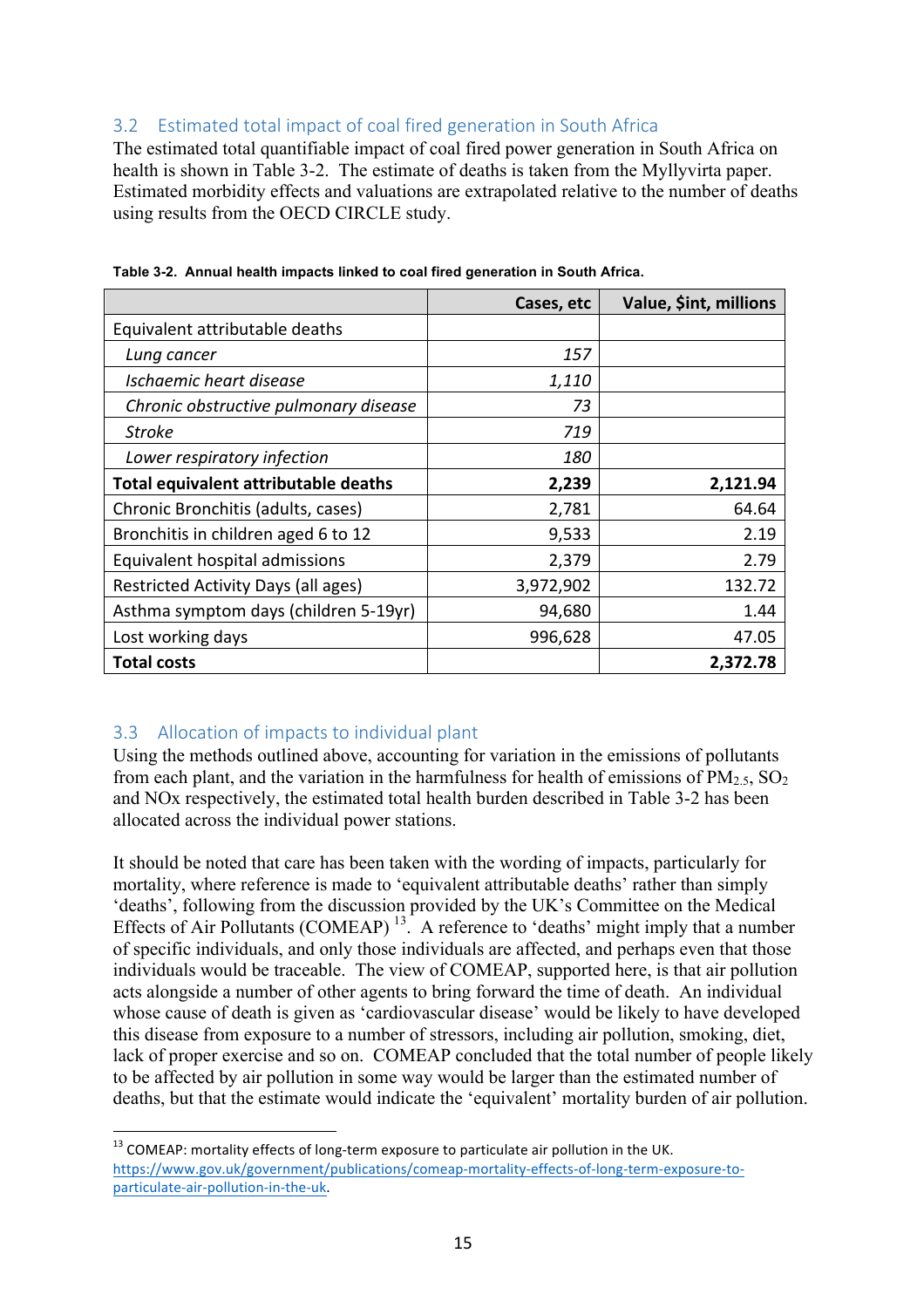Whilst it is useful to understand these issues, they do not make the impact of pollution on mortality any the less real: the fact remains that a large number of epidemiological studies have found links between mortality and air pollution, and reducing pollution wold benefit the health of the population substantially, with the health costs of air pollution from coal fired generation totalling \$int2.37 billion annually in South Africa.

|               | Total equivalent annual death | cases<br>Chronic Bronchitis (adults, | H<br>Bronchitis in children aged 6 to | Equivalent hospital admission | Restricted Activity Days (all ages | Asthma symptom days (children 5-19yr | Lost working day! | Total costs, \$int, million: |
|---------------|-------------------------------|--------------------------------------|---------------------------------------|-------------------------------|------------------------------------|--------------------------------------|-------------------|------------------------------|
| Arnot         | 79                            | 98                                   | 335                                   | 84                            | 139,569                            | 3,326                                | 35,012            | 83.36                        |
| Camden        | 84                            | 104                                  | 357                                   | 89                            | 148,980                            | 3,550                                | 37,373            | 88.98                        |
| Duvha U1-3    | 143                           | 178                                  | 609                                   | 152                           | 253,845                            | 6,050                                | 63,679            | 151.61                       |
| Grootvlei     | 58                            | 72                                   | 247                                   | 62                            | 103,011                            | 2,455                                | 25,841            | 61.52                        |
| Hendrina      | 105                           | 130                                  | 445                                   | 111                           | 185,467                            | 4,420                                | 46,525            | 110.77                       |
| Kendal        | 210                           | 261                                  | 894                                   | 223                           | 372,400                            | 8,875                                | 93,419            | 222.41                       |
| Kriel         | 141                           | 176                                  | 602                                   | 150                           | 250,866                            | 5,979                                | 62,931            | 149.83                       |
| Komati        | 28                            | 35                                   | 120                                   | 30                            | 50,188                             | 1,196                                | 12,590            | 29.97                        |
| Lethabo       | 204                           | 253                                  | 868                                   | 217                           | 361,646                            | 8,619                                | 90,721            | 215.99                       |
| Majuba        | 177                           | 219                                  | 752                                   | 188                           | 313,579                            | 7,473                                | 78,663            | 187.28                       |
| Matimba       | 262                           | 326                                  | 1,117                                 | 279                           | 465,404                            | 11,091                               | 116,749           | 277.96                       |
| Matla         | 192                           | 238                                  | 817                                   | 204                           | 340,278                            | 8,109                                | 85,361            | 203.23                       |
| Medupi        | 364                           | 453                                  | 1,552                                 | 387                           | 646,706                            | 15,412                               | 162,230           | 386.24                       |
| Tutuka        | 192                           | 239                                  | 818                                   | 204                           | 340,963                            | 8,126                                | 85,533            | 203.64                       |
| <b>Totals</b> | 2,239                         | 2,781                                | 9,533                                 | 2,379                         | 3,972,902                          | 94,680                               | 996,628           | 2,373                        |

**Table 3-3. Health impacts and associated costs (\$int, millions) allocated to individual power stations.**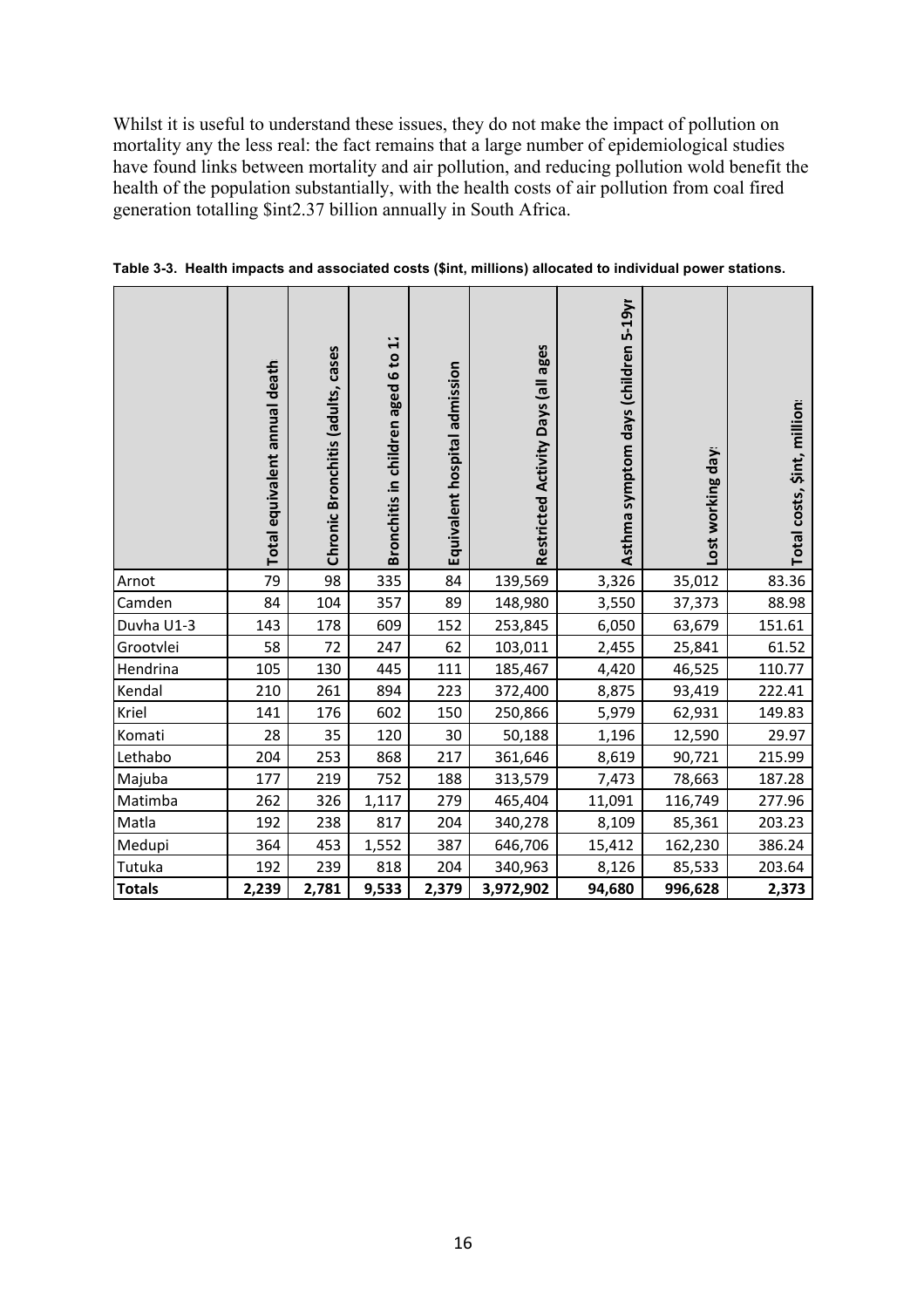### 4 Discussion

#### 4.1 Air pollution and health

The effects of air pollution on health are widely recognised, for example by the World Health Organization, OECD, USEPA and the European Commission. Coal fired power generation is recognised the world over as a major source of this pollution.

It is estimated here that the total quantifiable economic cost of air pollution from coal fired generation in South Africa is in the region of \$int2.37 billion annually. This is made up of impacts in terms of early death, chronic bronchitis, hospital admissions for respiratory and cardiovascular disease and a variety of minor conditions leading to restrictions on daily activity, including lost productivity.

#### 4.2 Sensitivity of the population

It is important to consider whether all people are equally affected by air pollution, or whether some are likely to be worse affected than others for the same exposure. Some insight on this issue is provided in Figure 4-1, taken from work for the European Commission by Miller et al<sup>14</sup>, in the context of the development of European pollution legislation. Results are for men and women in different European countries where there is a significant variation in life expectancy (the two graphs show the same dataset, but test linear (left hand side) and curved (right hand side) fits to the data). Countries with the longest life expectancies appear the lower right hand side of each figure, whilst those with the shortest life expectancies appear towards the upper left hand side (the point with the lowest life expectancy, a little over 60 years, is for Russian men). The conclusion from these figures is that air pollution most affects those whose underlying health condition is worst, and hence that any improvement in air quality will most benefit those who are most disadvantaged.



**Figure 4-1. Linear and log-linear relationships between life expectancy and life years gained per 100,000 people in the population aged over 30 years for a 1 ug/m<sup>3</sup> reduction in PM2.5 exposure. Points represent men and women in 10 European countries.**

<sup>14</sup> Health Impact Assessment for the National Emissions Ceiling Directive (NECD) -Methodological Issues. http://www.iom-world.org/media/71685/IOM\_TM1103.pdf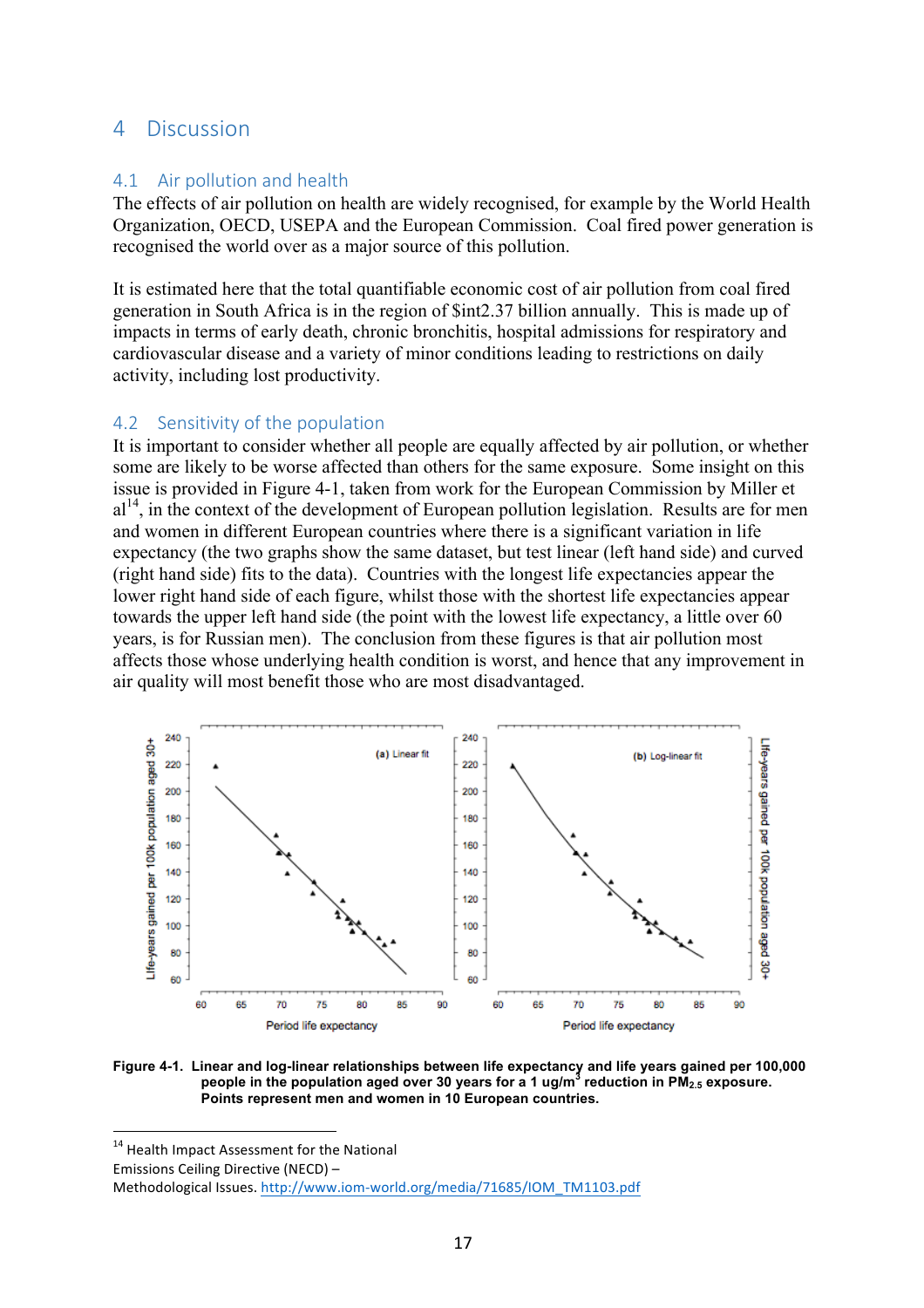The RCP report referenced earlier<sup>3</sup> highlights how an additional burden, such as air pollution, can have a substantial impact on the population, by considering the sensitivity of the lung function of a population of individuals to an increase in pollution (Figure 4-2). Lung function is normally distributed in the population. Most people will not fall below some disease threshold. However, the imposition of an additional stress agent, such as air pollution, can shift the distribution to the left, leading to a large increase in disease within the population as a whole.



**Figure 4-2. A small change in the average value of lung function leads to a far greater number of people falling below the disease threshold (shaded). From RCP (2016).**

#### 4.3 The impact of coal on health elsewhere

The European Environment Agency has published an assessment<sup>15</sup> of the health impacts of all (>14,000) industrial installations that report to the European Pollutant Release and Transfer Register (E-PRTR). Analysis, summarised in Figure 4-3, shows that half of all damage is caused by only 147 facilities of the 14,000 (around 1%). Closer investigation of the underlying results shows that most of these 147 facilities are coal fired power stations, and includes many with rather advanced technologies for flue gas pollutant abatement.

 $15$  Costs of air pollution from European industrial facilities 2008-2012. http://www.eea.europa.eu/publications/costs-of-air-pollution-2008-2012